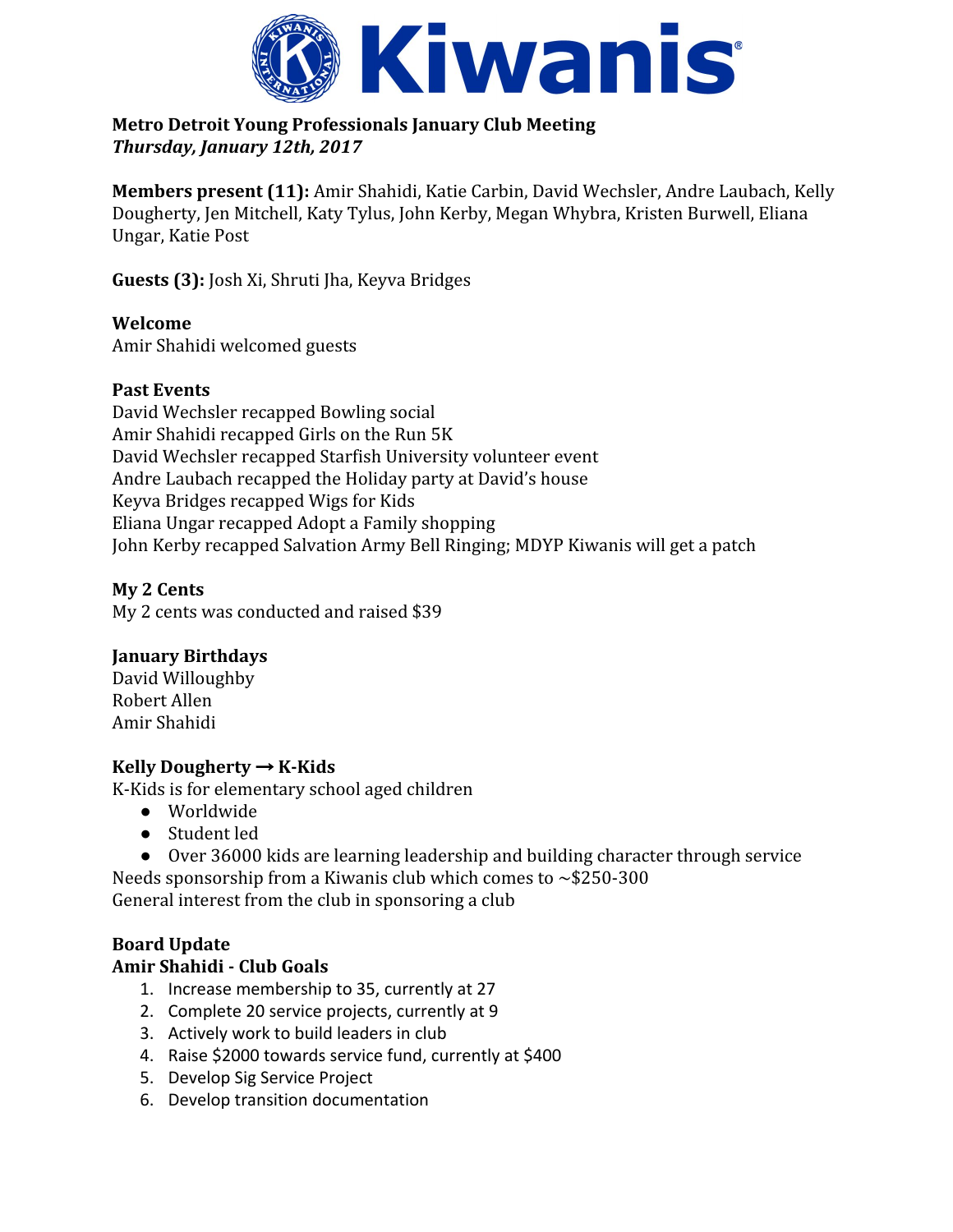- 7. Increased awareness of club goals
- 8. Working to achieve IMPACT and Club Award Program goals

### **Amir Shahidi - IMPACT Awards**

● Currently at 9, target is 42

### **Amir Shahidi - Club Distinguished/Outstanding Awards**

● Currently at 8, target is 39 and 58

### **Amir Shahidi - Service Hours**

● Currently at 127 service hours, behind last years pace

#### **Reviewed Key Leader**

• Key Leader is a Kiwanis led weekend experiential leadership program for today's young leaders with an emphasis on service leadership as the first and most meaningful leadership development experience

•Since April 2005, more than 28,000 students have taken part at 569 Key Leader events globally How are we involved?

•Our club has earmarked funds to sponsor a local high school student to take part in this years Key Leader program

•We are actively working to determine the process of selecting a candidate

### **Katy Tylus - Membership Incentive Program**

Joe Blakely won Chipotle gift card Katie Carbin won Starbucks gift card

#### **Katy Tylus - Winter Wars**

Will have competition between board and non-board members to see who can get the most service hours through the end of February. If board loses, will attend March club meeting in costume

## **Kelly Dougherty - District Update**

Upcoming possible projects with other Kiwanis clubs Rochester Club

- Hope Warming in Pontiac
- Sour Fundraiser

Division wide diaper drive

Circle K has a selection committee for awards and they are looking for volunteers help review applications

February 11th

#### **Upcoming Events**

Habitat for Humanity January 14th 10-2pm Kiwanis 102 Birthday party January 21st